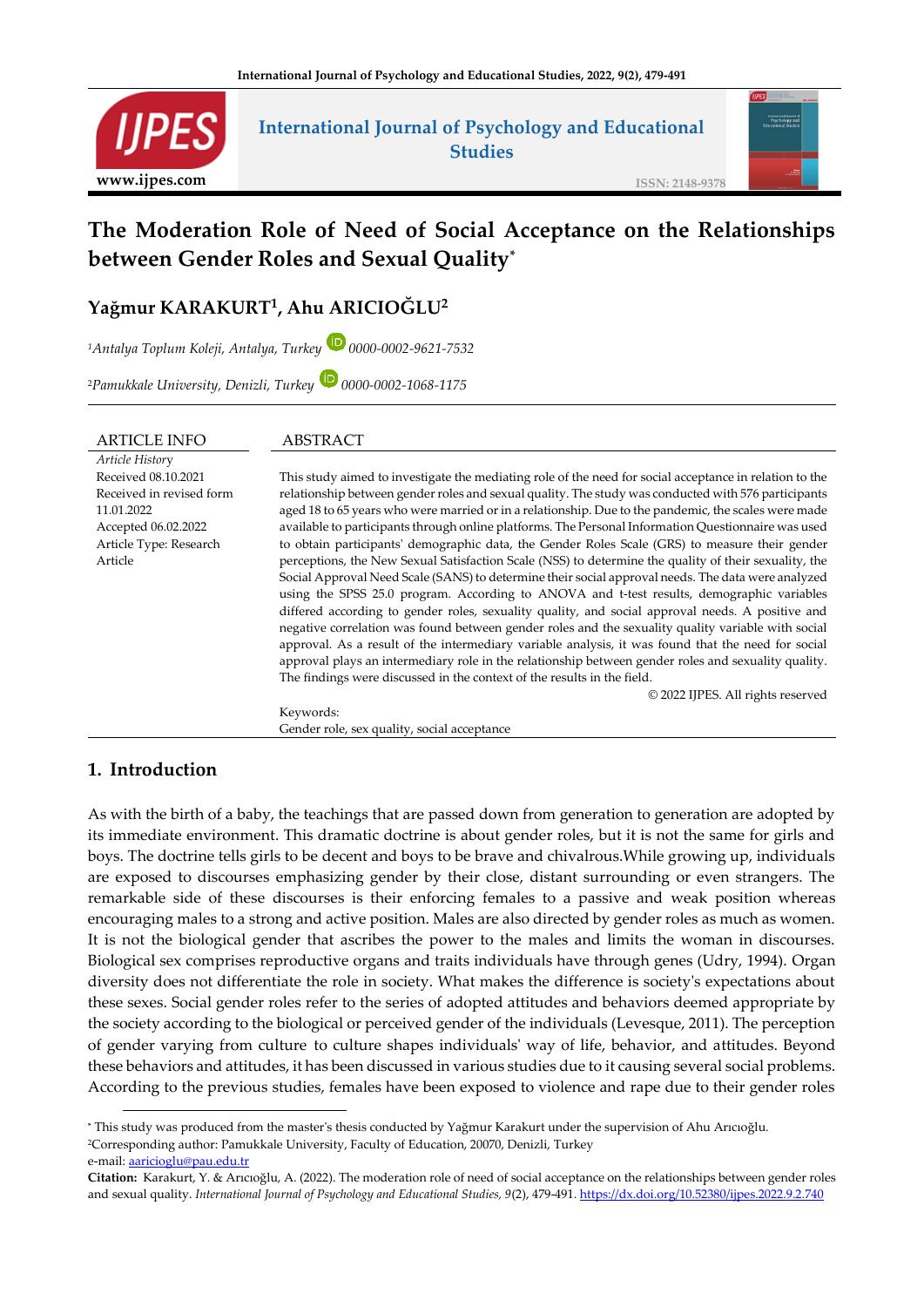and even become the agent of femicide, which has become more visible recently (Yüksel, Demirgöz, 2014; Akın, 2007). Differences in discourse on the street cause inequality in business life and social problems. According to TUIK data, there is a 7.7% wage gap between the sexes regarding annual gross wages and wage differences (Turkish Statistical Institute (TUIK, Turkish Statistical Institute, 2018). The inequality visible enough to be calculated in areas outside the home has gone beyond the discourses and entered the homes as well. Individuals who go beyond the gender role outside the home behave more appropriately to this role to meet their gender roles at home. Just like a working female putting more effort into housework at home to be a "good wife" and "good mother." This example is conceptualized as sexual performance (West and Zimmerman, 1987; cited by Tichenor, 2005, p. 194). From this point of view, it is possible to say that gender roles affect the dynamics of relationships. At the same time, the studies carried out on social and economic fields have proved that females are disadvantaged and in danger due to their gender, it has also been revealed that males also have problems in relationship dynamics due to their gender. İşbilir (2020) has reported that males feel pressure to be the initiator in a romantic relationship and be an "alpha" man. In contrast, females are exposed to the label of easy woman when they experience sexuality in a romantic relationship. While males are expected to be sexually active and experienced in sexuality without a marriage contract, the society emphasizes that females in Turkey do not experience sexuality with the red belt tied around their waist while getting married which is considered as a gift for men. Sexuality should be another issue requiring equality between the sexes. Although sexuality does not have a vital function for individuals' continuing their existence, it is one of the remarkable variables determining the quality of life (Gülsün et al., 2009). In this sense, females' experiencing sexuality like males as their own choice and desire is vital in this sense.

Contrary to experiencing sexual development free of taboos, sexuality in Turkey has become a fact that is hidden, condemned, and spoken silently. Unfortunately, these silent conversations have led to misinformation and sexual myths (Torun F., Torun S. and Özaydın, 2011). In myths, males are active, and females are suppressed with discourses of honor, decency myths, it has been noticed that males are active, and females are suppressed with discourses of honor, decency, and good manners in gender roles. Because of the myths created, it is possible to think that sexual acts are physical acts experienced under pressure (Kayır, 2001). Due to these pressures and myths, borders between individuals are likely to appear. Boundaries hinder the need for sexual intimacy (Sexual Education Treatment and Research Center, CETAD, 2006c) One of the study's assumptions is that sexuality is negatively affected by gender roles. Because of the myths created, it can be said that sexual acts are physical acts performed under pressure (Kayır, 2001). Due to these pressures and myths, borders may occur between individuals. Boundaries hinder the need for sexual intimacy (Sexual Education Treatment and Research Center (CETAD, 2006c). One of the assumptions of this study was that sexuality was negatively affected by gender roles.

One of the theorists who discussed the importance of sexuality is Maslow. He discusses sexuality in the basic needs section of the hierarchy of needs. There are needs such as respect, belonging and acceptance at higher levels. According to Maslow's hierarchy of needs, meeting higher-level needs without meeting lower-level needs is meaningless (Maslow, 1943). Another question the study has discussed is "do individuals who follow gender norms sacrifice their basic needs to the needs at higher levels in order not to be considered as contrary?" In other words, "do we give up the quality of sexuality for the sake of social approval and behave in accordance with gender roles?" Social approval is primarily obtained from the home and then from the society. Individuals who conceptually live in accordance with society's values are approved by society and receive the social approval they regard. What the others say about you starts to be important at this point. Social approval expected from the others is obtained when certain conditions related to relationships are possible. Being married is possible if the female and the male continue marriage following their specific gender roles determined by the society. Kağıtçıbaşı has emphasized that the collectivist culture is widespread in Turkey and conforming to the society is efficient upon the behaviors of individuals (Kağıtçıbaşı, 2010). The main question of the research is "how does the expected need for social approval affect the relationship between gender roles and sexuality quality?"

Social gender roles also determine how individuals participate in society in different areas of life (Evrim, 1972). The presence of roles with clear boundaries for males and females creates some limits even while individuals recognize their own bodies throughout their sexual development. Boys can publicly talk about masturbation or circumcision, whereas girls hide and feel ashamed of things like masturbation or menstruation. This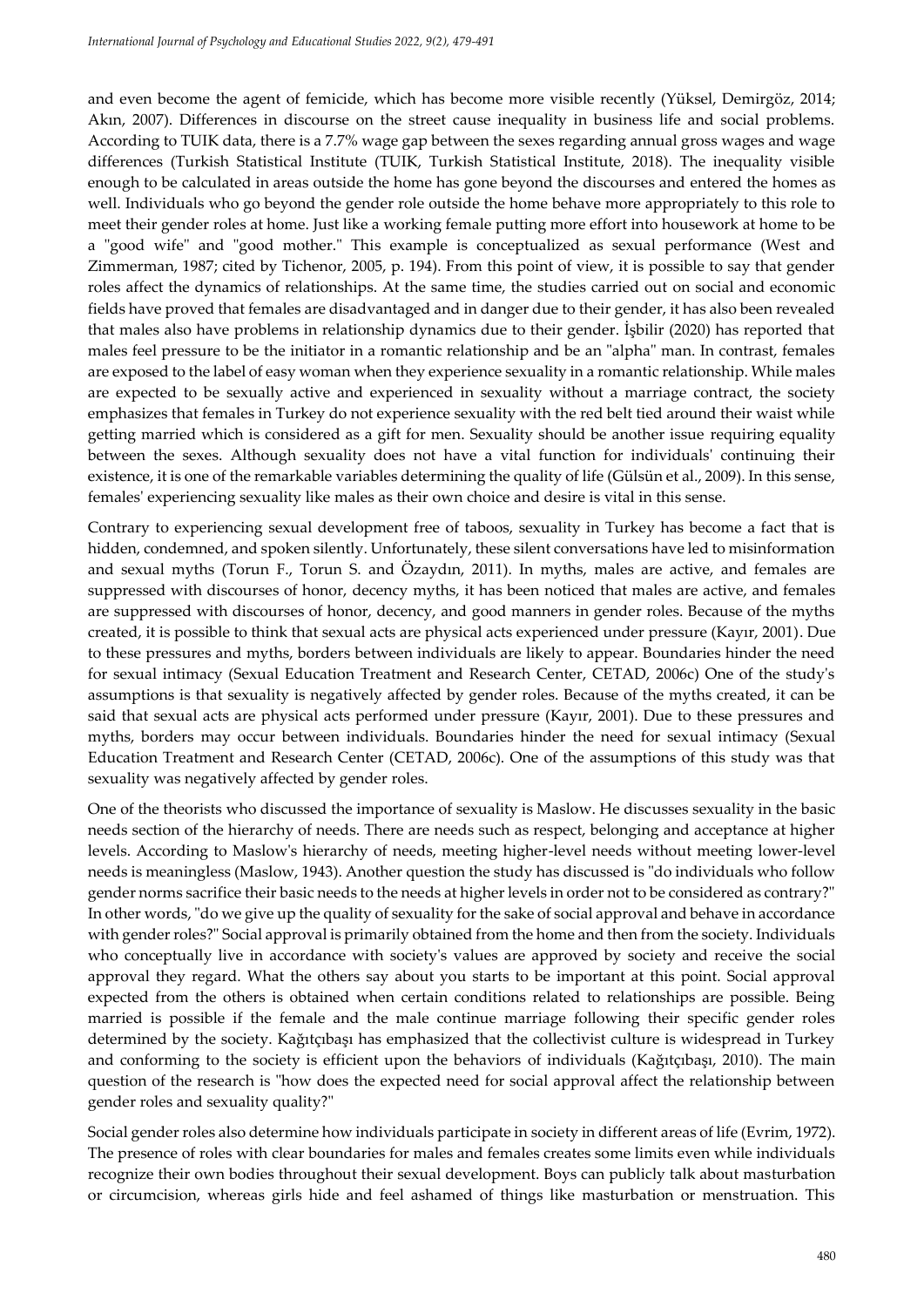excessive permission and secrecy beginning with sexual development continue even when individuals have romantic relationships. The usual roles that have been followed for years have been maintained to gain social approval but harm both individuals' own sexual development and relationships. Accordingly, the study was considered valuable in terms of individual health and public health.

- Is there any significant differences between gender roles, quality of sexuality and levels of need for social approval according to gender, where most of the life is spent, relationship status, education level.
- Is there any correlation between gender roles, the need for social approval and sexual quality?
- What is the mediator role of the need of social acceptance in the relationship between gender roles and sexuality quality?

#### **1.1 Purpose of the Study**

The aim of the study is to examine the mediating effect of the need for social recognition on the relationship between gender roles and sexual quality. Another objective of the study is to compare gender roles, sexual quality, and need for social recognition among participant groups using demographic information. Finally, the levels of differentiation of the scores obtained from the scales were examined.

#### **1.2 Significance of The Study**

Gender roles determine how individuals participate in different spheres of life (Evrim,1972). There are specific judgments and stereotypes about men and women. To exemplify, men should be strong, earn more money than women. These stereotypes that emerged from gender roles shape the man's relationship with society. Society reveals its expectations from men. Man tries to carry the psychosocial burden.When it fails to meet expectations,he may has depression or attempt to such as depression, suicide (Bayar,2018). Society's expectations for women often even surpasses the human rights acquired at birth. Like the right to life. "Do not embarrass our family, do not bow our heads, women should be honorable, women should not laugh." Gender roles restrict women's right to education, life, health, and work. (Akın, 2007).

In addition to these, gender roles can be observed in the sexual dimension of relationships. Women are grown in the sexual development area conservative way. Women should be embarrassed about their period. Before marriage, they should not experience sexual relationships. However, men live freely more in sexual area. (Duyan, 2004; İnanç, 2003; Nelson, 1997; Özkan, 1994; Özvarış et al., 1998). Encouraging one about sexual development and banning the other can develop myths. Spreading myths about sexuality are thought to harm the couple's relationship. This is because partners develop with different perspectives due to gender roles and express this in the relationship. Although the sexuality lived by the individual is considered something private, society also influences the attitude towards it. According to Foucault and Bauman, sexuality is socially constructed (Castells, 2013: 332; Bauman, 2005: 267-270). For Turkey as a collectivist culture (Kağıtçıbaşı, 2010), sexuality also is affected by gender roles. So, these gender roles that affect people's social,sexual and psychological development can cause them to be excluded by society and to be afraid of being negatively evaluated for them. The individual regulates his behavior according to these norms to not be marginalized. Person tries to satisfy social approval needs. While trying to be liked and appreciated, a person can put psychological health at risk.

The study tries to model the need for social approval, gender roles, and sexual quality. Since in a collectivist culture, these terms are related to each other. Also, study can contribute to other collectivist culture with this model. Also, the specialist o works with clients from collectivist cultures can benefit from this. They can find some connection. When the literature review on the subject was done, the sexuality variable worked with depression, marital adjustment, and stress. However, gender roles, sexuality quality, and the need for social approval were evaluated together. No Turkish source was found. Also, the study will contribute to the literature in this way.

#### **2. Methodology**

#### **2.1. Research Design**

The study investigating the mediator role of social acceptance on the relationship between gender roles and sexual quality is designed using a relational survey model one of the quantitative research methods. The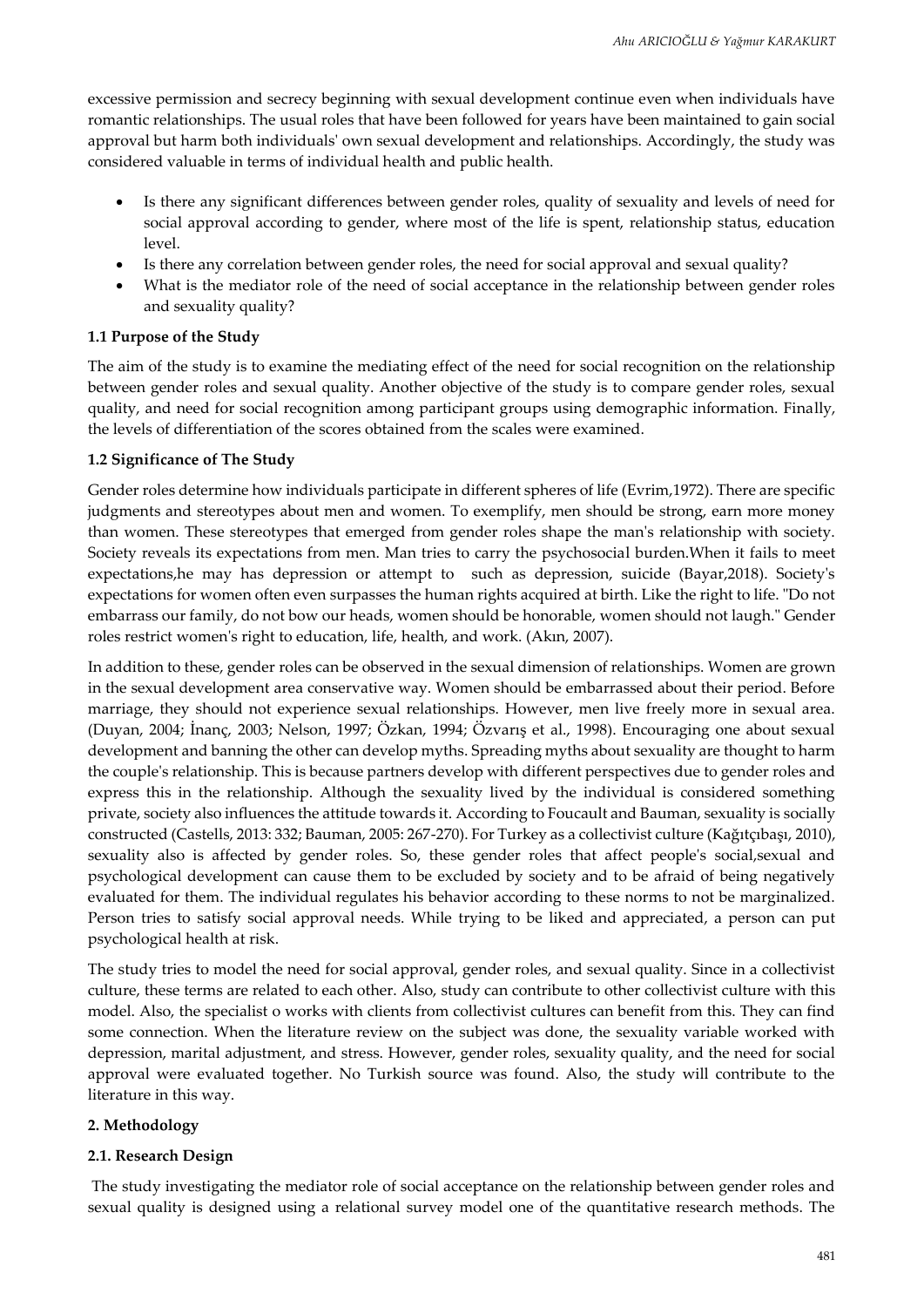screening model is known as the model that examines the relationship between at least two variables (Karadağ,2010). The study carried out with quantitative research methods has dependent, independent, and variable mediating roles. Gender perception is a dependent variable, sexuality quality is an independent variable, and the need for social approval is the mediator variable. This study examines the mediating role of the need for social acceptance on the relationship between gender roles and sexual quality by using three scales. With the results of the scales, the model is created within three variables.

#### **2.2. Setting and Participants**

The study population included married or in-romantic relationship couples who both lived together and did not live together at 18 and above. Totally 600 individuals participated in the research. Mahalanobis distance and z scores were analyzed, and outliers were identified. 34 Participants were excluded from the study if outliers occurred because they might affect the normal distribution of the data. There were 414 female, 160 male and 2 non-binary participants who participated into the study. The study was carried out with 576 participants. According to demographic information, Table 1 shows the distribution of the participants. 414 (%71.9) of the participants are women, 160 (%27.8) of the participants are male, and 2 (%0.3) of the participants are non-binary. In addition to this, 131 (22.7%) of the participants were between the ages of 18-24, 229 (39.8%) were between the ages of 25-34 range, 121 (21%) were in the 35-44 age range, 61 (10.06%) were in the 45-54 age range, 26 (4.5%) were 58 are in the 55-64 age range, 1 (1.2%) is over 65 years old. When we categorized participants by educational level, 6 (1.0%) of participants were elementary school graduates, 110 (19.1%) were high school graduates, 336 (58.3%) were university graduates, and 123 (21.4%) completed postgraduate studies. When we analyzed the participants by their relationship status, 241 (41.8%) were married and 65 (11.3%) were in a relationship and living together, 255 (44.3) of them were in a relationship and not living together. When we examine the place where they spent most of their lives, 9 (1.6%) of the participants lived in villages, 9 (1.6%) lived in cities, 66 (11.5%) lived in districts, 133 (23.1%) lived in provinces, and 359 (62.3%) of them lived in big cities. The aim of selecting gender, age, educational status, relationship status, and place that participants grow as a variable detecting statistical differences within the variables. In the literature, age, gender, relationship status as a variable are examined with sexuality (Robinson,2007), gender is studied with the need for social acceptance (Hebert,1997) gender role is analyzed with hometown (King,2011). So, in this study, these variables are examined according to the main variable.

|                           | Groups      | Number (N)       | Percentage (%) |
|---------------------------|-------------|------------------|----------------|
| Gender                    | Female      | 414              | $71.9\,$       |
|                           | Male        | 160              | 21.8           |
|                           | Non-binary  | $\overline{2}$   | 0.3            |
| Age                       | 18-24       | 131              | 22.7           |
|                           | 25-34       | 229              | 39.8           |
|                           | $34 - 45$   | 121              | 21.0           |
|                           | $46 - 54$   | 61               | 10.06          |
|                           | $55 - 64$   | $26\,$           | 4.5            |
|                           | $65+$       | $\mathbf{1}$     | $1.2\,$        |
| <b>Educational Status</b> | Primary     | $\boldsymbol{6}$ | $1.0\,$        |
|                           | High School | $110\,$          | 19.1           |
|                           | University  | 336              | 58.3           |
|                           | Master      | 123              | 21.4           |

**Table1.** *Demographic for Participants*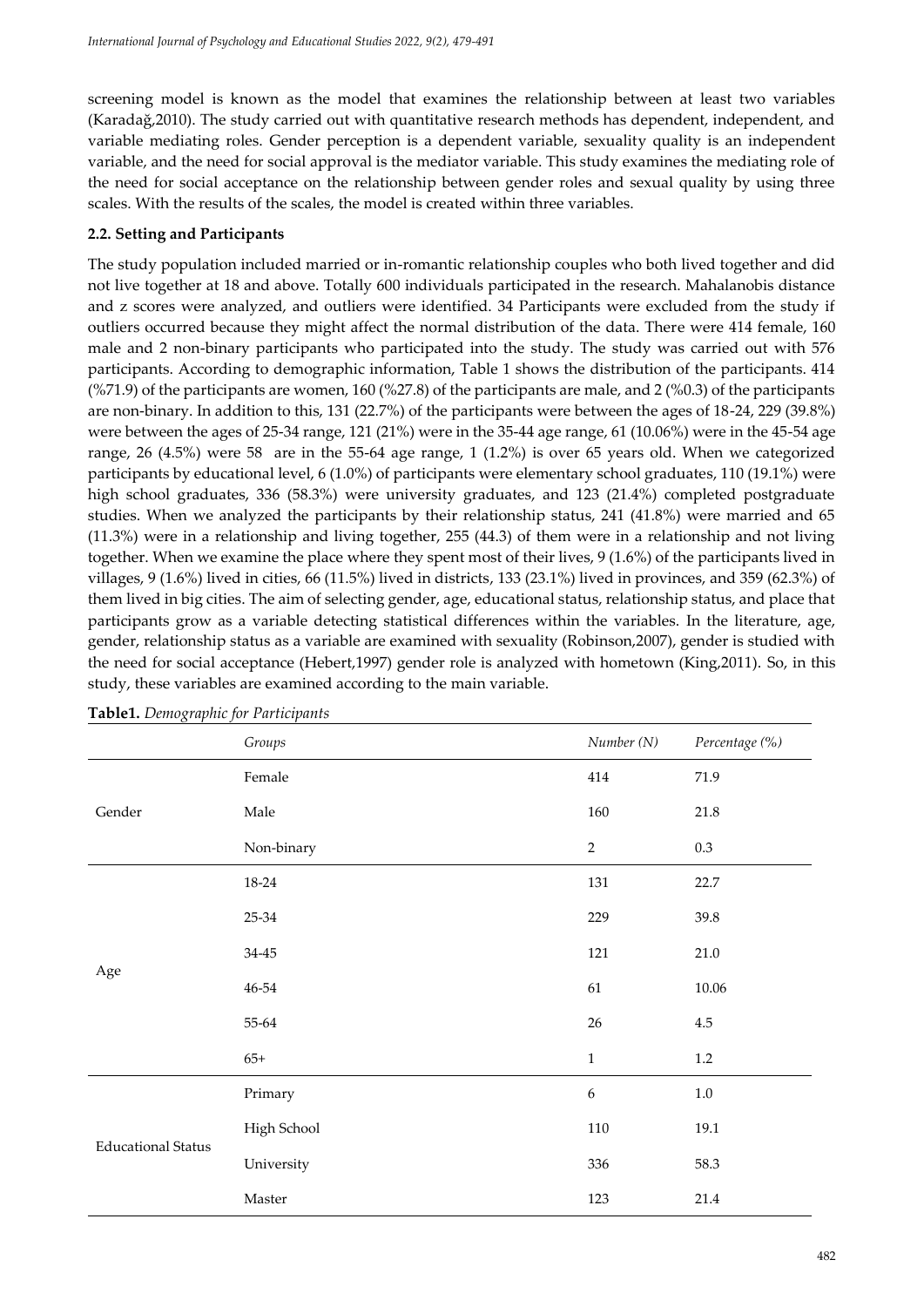| Relationship Status            | Married                                            | 241 | 41.8 |
|--------------------------------|----------------------------------------------------|-----|------|
|                                | In a romantic relationship and live together       | 65  | 11.3 |
|                                | In a romantic relationship but not living together | 255 | 44.3 |
| Place that participant<br>grow | Village                                            | 9   | 1.6  |
|                                | Town                                               | 9   | 1.6  |
|                                | District                                           | 66  | 11.5 |
|                                | Province                                           | 133 | 23.1 |
|                                | Metropol                                           | 359 | 62.3 |

#### **2.3. Data Collection Tools and Procedure**

The Personal Information Form was used to reach demographic information such as age, marital status and education of the research participants, Social Gender Roles Scale was used to measure their gender role perceptions, New Sexual Satisfaction Scale was used to determine their sexuality quality and Social Approval Need Scale was used to measure social approval needs. Permissions for use of the scales were obtained from their authors.

Informed Consent Form for Participants

This referred to the form informing participants of the research and obtaining consent.

*Demographic Information Form:* The personal information form included questions related to the participants' demographic information such as gender, age and education level, as well as the place where they spent most of their life and their relationship status.

*Social Gender Roles Scale*: The scale developed by García-Cueto in 2015 was adapted into Turkish by Bakioğlu in 2019. The scale included 15 items. The minimum score possible to be obtained from the scale was 20, and the highest score was 100. The Cronbach's alpha internal consistency coefficient was 0.99 for the original scale and 0.88 for the translated scale. There were 13 reverse coded items in the scale. Items of 3, 4, 5, 6, 7, 8, 9, 10, 11, 12, 13, 14 and 15 were coded reversely. The five-point Likert-type scale was rated as "I totally disagree", "I disagree", "Neither agree nor disagree", "I agree" and "I agree". The score obtained from the scale indicated an increase in the egalitarian attitude towards gender roles.

*New Sexual Satisfaction Scale*: The new Sexual Satisfaction Scale developed by Stulhofer in 2011 was adapted into Turkish by Nilüfer Tuğut in 2016. There was no Turkish scale in the literature that simultaneously measured the sexual quality of males and females. The scale included 20 items. Validity coefficient of the 5 point Likert-type scale was .90. The five-point Likert-type scale was rated as "Not at all satisfied," "A little satisfied," "Moderately satisfied," "Very satisfied" and "Extremely satisfied". The highest score possible to be taken from the scale was 100, and the lowest was 20. It included two sub-dimensions as ego-centred and partner/sexual activity-centred. Ego-centered sub-dimension determined sexual satisfaction appeared due to personal feelings and experiences. The partner/sexual activity-centred sub-dimension measured the sexual satisfaction individuals felt from sexual behavior and reactions from their spouses/partners and the variety and/or frequency of sexual activities. Whereas items from 1 to 10 were in ego-centered sub-dimension, items of 11-20 were in the partner/sexual activity-centered sub-dimension. The sexual satisfaction/quality of the person was higher as the score obtained from the scale increased.

*Social Approval Need Scale:* Öğülmüş developed the Social Approval Need Scale in 2016. The scale items were selected from a pool created with different previously developed social approval scales. The scales from which the items were selected were the Interpersonal Sensitivity Scale developed by Boyce and Parker (1989) and translated into Turkish by Eroezkan (2003), the Martin-Larsen Approval Motivation Scale revised by Martin (1984), the Interpersonal Relationship Dimensions Scale developed by İmamoğlu and Aydın (2009), the Dysfunctional Attitudes Scale transferred by Şahin and Şahin (1991), and the Irrational Beliefs Scale transferred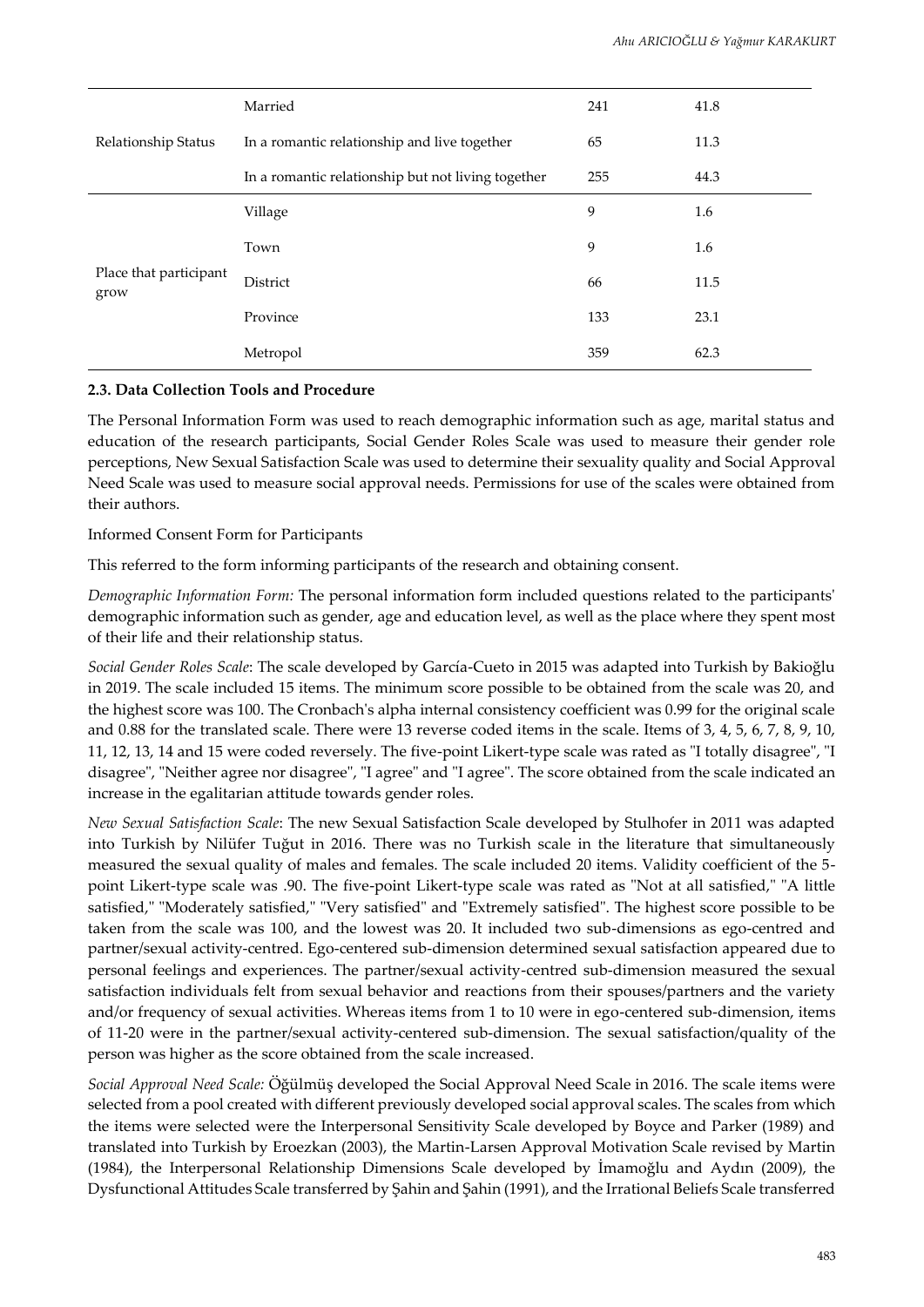by Yurtal Dinç (1999). The scale studies were carried out with 360 individuals from Amasya University, Faculty of Education. The internal reliability coefficient of the scale including 25 items was .90. Higher scores indicated higher need for approval. The data were analyzed with SPSS software. It included 3 sub-dimensions as sensitivity to the judgments of others, social withdrawal, and making a positive impression. The five-point Likert-type scale was rated as "I strongly disagree," "I disagree," "Neither agree nor disagree," "I agree" and "I totally agree."

# **2.4. Data Collection Method and Process**

The study was carried out online due to pandemic conditions in the fall semester of 2020-2021. The scales were announced to the participants through social platforms. The scales were delivered to the participants through the Google Forms application, and the data were collected with a random sampling method. The participants first took the informed consent form related to the purpose of the research to learn about their rights as participants, and then they filled in the scales.

# **2.5. Ethical**

In this study, all rules stated to be followed within the scope of "Higher Education Institutions Scientific Research and Publication Ethics Directive" were followed.

Ethical Review Board Name: Pamukkale University Ethics Committee

Date of Ethics Evaluation Decision: 09.09.2020 Ethics Assessment Document Issue Number: 68282350/2018/G07

# **3. Findings**

# **3.1. Descriptive Statistics and Correlations**

**Table 2.** *Correlation Values between Gender Roles, Sexual Quality, and Need of Social Acceptance*

|                                 | $\mathbf{1}$ | 2            | 3        |
|---------------------------------|--------------|--------------|----------|
| 1.Gender Roles                  | 1            | $.131**$     | $-246**$ |
| 2.Sexual Quality                | $.131**$     | $\mathbf{1}$ |          |
| 3. Need of Social<br>Acceptance | $-123**$     | $-.246**$    | 1        |
| Mean                            | 28.86        | 76.72        | 77.88    |
| <b>Standard Deviation</b>       | 10.507       | 13.245       | 7.830    |
| <b>Skewness</b>                 | $-722$       | $-240$       | -,499    |
| Kurtosis                        | $-0.416$     | $-0.401$     | $-143$   |

Not. \*p<.05, \*\*p<.01, N= 576

According to the correlation analysis between the variables, positive and negative relationships were noticed. Whereas there was a significant positive relationship between the variable of gender roles and the variable of sexual satisfaction ( $r=131$ ), a negative relationship was determined with social approval need ( $r=-246$ ). In other words, it was possible to infer that the closer the individuals' gender role was to the egalitarian attitude, the more sexual satisfaction they had. In contrast, less satisfaction they had in traditional attitude. Moreover, it was also observed that individuals tended to continue their traditional gender roles when their need for social approval increased. The individuals with increase in the need for social approval in the egalitarian attitude had less need for social approval. A negative relationship was determined between the need for social approval and sexual satisfaction (r=-.246\*\*). It was possible to mention that sexual satisfaction decreased as the individuals' need for social approval increased, and sexual satisfaction increased as social approval decreased. It was considered that individuals' age, residential area, gender, education, and relationship status could vary in terms of gender roles, sexual satisfaction, and social approval needs.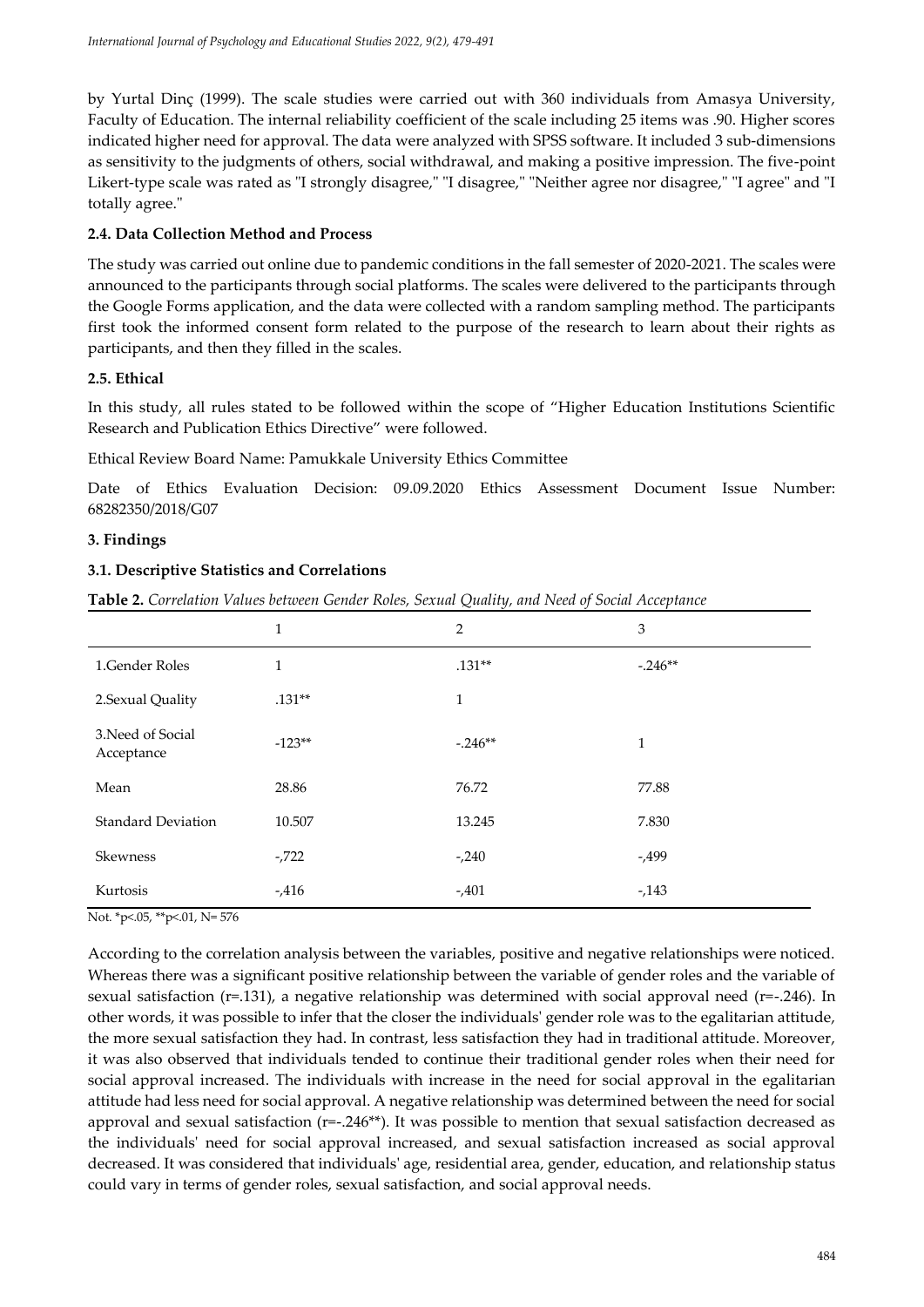#### **3.2 Differences Statistics**

|                        | $\cdots$ |     |       |        |         |      |
|------------------------|----------|-----|-------|--------|---------|------|
| Test                   | Gender   | n   | М     | SS     |         | D    |
| Social Gender<br>Roles | Female   | 414 | 64.12 | 8.436  |         |      |
|                        | Male     | 160 | 57.28 | 10.940 | 235.688 | .000 |
| Sexual Quality         | Female   | 414 | 76.62 | 13.722 |         |      |
|                        | Male     | 160 | 77.58 | 11.759 | .572    | .058 |

**Table 3.** *Social Gender Roles and Sexual Quality T-Test Results According to Gender*

While analyzing gender roles and gender differences, the homogeneity assumption in Levene's value was not met (Levene Statistic (32.033), p< .05). When Table 4.2 was analyzed, it was noticed that the total score obtained by females from the gender roles scale (X=64.12, SD=8.436) was higher rather than the score obtained by males (X=57.28, SD=10.940). Whereas females were closer to the egalitarian attitude, males were closer to the traditional attitudes.

Homogeneity assumption was provided in the value of Levene's test in terms of sexuality quality (Levene Statistic (3.606), p> .05) and need for social approval (Levene Statistic (.529), p> .05). When the difference created by the gender variable in two variables was analyzed that the score of the males (X=77.58, SD=11.759) was higher than females (X=76.62, SD=13.722) in sexual satisfaction scale even though the averages were close to each other.

For the other demographic variables, there are no statistical differences between main variables.

# **3.3. Findings about Mediating Role of Need of Social Acceptance on the Relationship between Gender Roles and Sexual Quality**



**Figure 1.** *Mediation Effect of Need of Social Acceptance*

The effect of gender roles upon the need for social approval and sexuality quality and the effect of need for social approval upon the quality of sexuality were analyzed for the mediating variable analysis. According to the results of the analysis, gender roles predicted the need for social approval at a statistically significant level (a:ß=-.2456, p=.000). When the need for social approval was considered, it was found that it significantly predicted the quality of sexuality (b:ß=-.0955, p=.0253). It was revealed that gender roles significantly predicted the quality of sexuality (c: $\beta$ =.1105, p=.0098). When the confidence intervals were interpreted, the model was noticed to be significant and reliable. When the mediating effect of the need for social approval was analyzed, it was found that the variable of need for social approval played a full mediating role in the whole model (CI= [.0017, .0646]).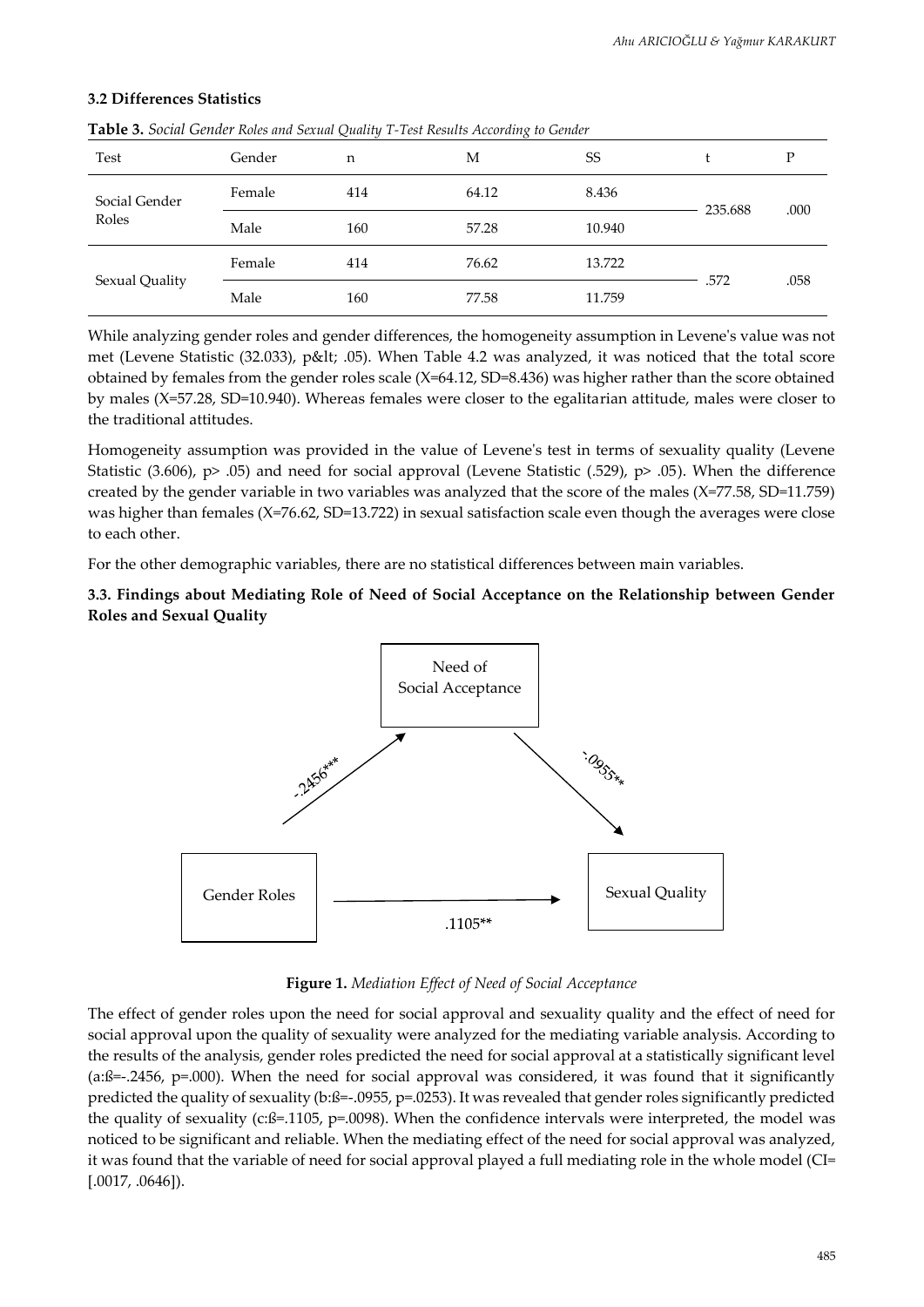# **4. Discussion**

The study examined the mediation effect of the need of social acceptance on the relationship between gender roles and sexual quality with 576 participants in the 2020-2021 academic year. The first objective of the study was to find relationships between gender role perceptions and sexual quality. The results of the study show that gender role scores and sexual quality are statistically significantly positively correlated. In other words, sexuality assessment also affects sexual quality. In reviewing the literature, many studies were found that support this finding of the study'. In the study carried out with 413 adults aged 18 and 55, it was found that sexual satisfaction of the egalitarian individuals was higher, and those with egalitarian attitudes displayed less sexual dysfunction (Karagöz, 2021). It was found in a study investigating the sexual satisfaction of married females that sexual satisfaction of females who maintained traditional roles was low (Yılmaz, 2014). In another study carried out with 161 females, the sexual life quality score was determined to decrease as the marital gender role score increased (Kaçan, 2018). The relationship of social gender roles with sex quality in the literature was discussed with different samples, and findings of these studies supported the finding referred from the study sample. Previous research revealed that social gender roles affected individuals' sexual life, sexual satisfaction, attitudes, and behaviors. The variable considered to be closely correlated with social gender roles was the need for social approval. On the other hand, in the other study that carried out with 120 women, revealed that sexual assertiveness predicts sexual quality than gender roles (Azmoude,2016)

Another aim of the study is analyzing the relationship between gender roles and need for social acceptance. A significant negative correlation was found when the relationship between the variables of need for social approval and social gender roles was analyzed. As the score taken from the social gender roles scale increased, the score taken from the need for social approval scale decreased. In other words, as the participants displayed an egalitarian attitude in their social gender roles, their social approval-seeking behaviors decreased. Because this study was conducted with participants who grew up in Turkey, it is suggested that there is a strong relationship between behavior aimed at social recognition and gender roles. In the other case, if the individual insists on the unexpected gender roles, the person is already deprived of society's approval and creates a small society of people like oneself. It can be predicted that the need for permits will decrease because they can be approved there too. In the literature, study conducted with 309 sexually active heterosexual participants, gender role conformity predicts lower sexual satisfaction (Sanchez, 2005).

Also, ın the other study, the need for social approval and attachment styles (Baytemir, 2017) were studied with fear of negative prejudices (Süzer, 2019). The need for social approval and social gender roles were discussed with dating violence considering the relevant studies. According to Turan and Baki (2018), individuals with traditional gender roles had higher exposure and commitment to violence. Social gender roles were found to predict dating violence. In another study, the need for social approval predicted the collectivist self-construal (Karaşar and Öğülmüş, 2016). Whereas it was considered that individuals with collectivistic self-construal tended to live according to the norms of the society with high probability of having traditional gender roles, individuals' acting according to their self-construal increased their need for social approval. The study finding revealed that there was a correlation between social gender roles and the need for social approval.

In addition to these, the other relationship between the variables is relationship between sexual quality and need of social acceptance. Did the social approval obtained from society affect sexuality as the basic need of individuals? A significant negative correlation was found when the relationship between the need for social approval and the sex quality was analyzed. It was revealed that as the participants' need for social approval increased, they took lower scores from the sexual satisfaction scale. It was considered that the satisfaction of individuals from sexuality decreased as the desire to live according to the society, the desire for social harmony and the need for social approval increased. In the study, sexual satisfaction scores of males were found to be higher than the scores of females (Erdinç, 2018).

Regarding perception about gender differences sexual behavior that finding is so logical and related to social approval. People try to get social approval from where they grow up or society. These socio-cultural effects could trigger sexual dysfunction which negatively affected the sex quality of individuals (İncesu, 2005). According to a previous study, women experiencing sexuality freely in Turkey caused them to be tagged (İşbilir, 2020). Experiencing sexuality in Turkey and society's prejudices on this varied according to gender. It has been inevitable that labels as not being an "easy woman", being a "man with sex experience" and getting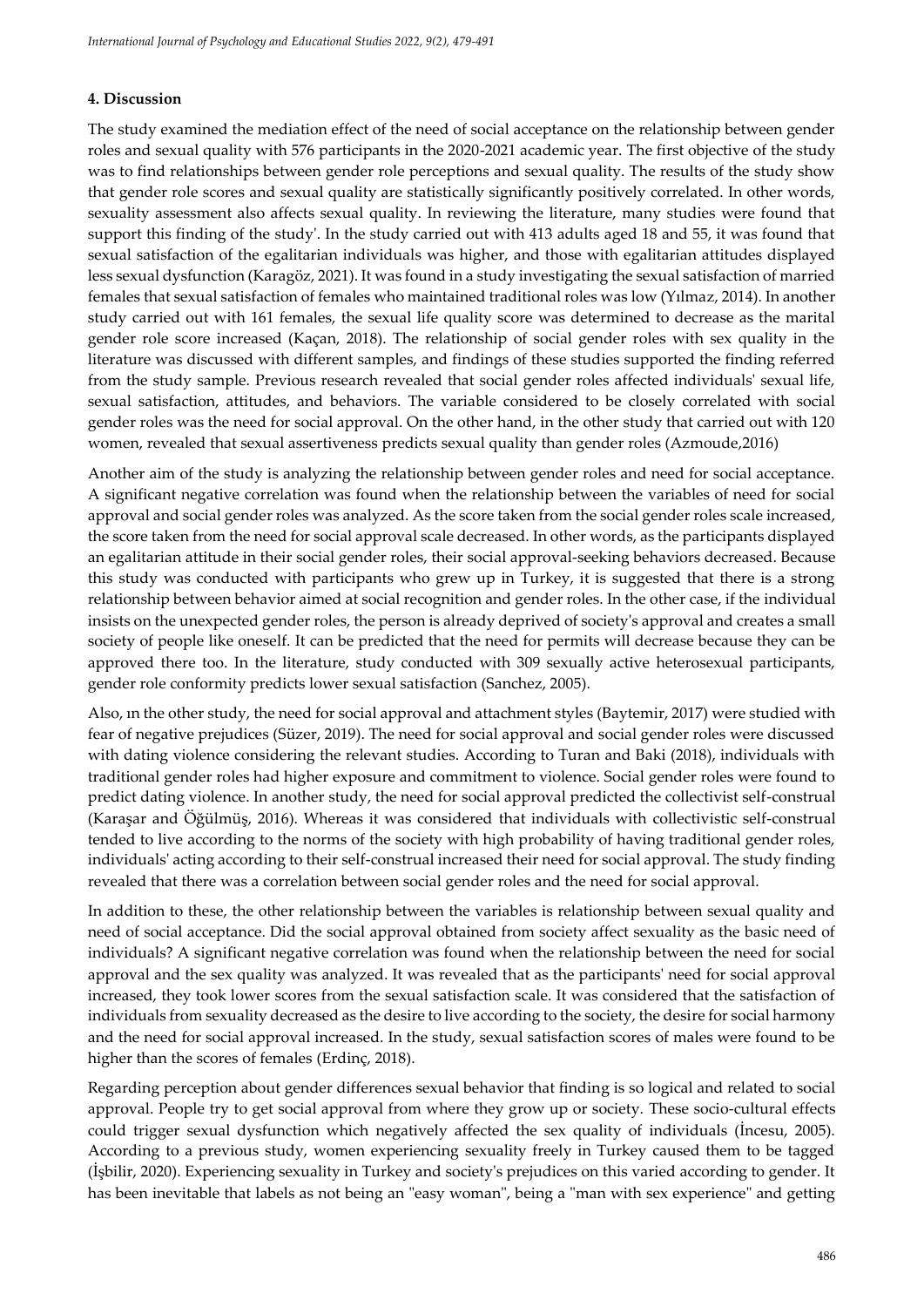social approval from the society affected the sexual behavior of individuals. In a study investigating the problems women experienced in sexuality, it was found in the study that women displayed more sexual dysfunction when compared to men due to women's suppressing sexuality (Buss, 1994).

One of the reasons why women suppressed their sexuality was related to the cultural structure of the society individuals lived in. Regarding the sexual dysfunctions experienced by men, Travis and White (2000) stated that in patriarchal societies, sexual dysfunction of men was related to the society's regarding men's performance (2000). Conservative thinking and attitude could trigger sexual dysfunctions (Masters and Johnson, 1970). Behaviors of individuals differed according to gender. In the study on tending to release sexuality, Chiou (2006) reported that men released themselves more in terms of sexuality on the internet rather than women, and women used a more conservative strategy. Like this finding, it was stated in the book King Kong Theory that women growing up in the Middle East had sexual rape fantasies. While explaining the reason, it was added that the woman could only be excused by the society when sex happened without consent (Despentes,2017). Like the other study in literature, this study carried out more women when it is compared to the number of men because women's sexual behavior restricted from society, when the need of social acceptance, sexual quality decreases.

Even if women can be seen under pressure according to one of the findings of the study, when compared to males, the participant females had higher scores on the social gender role scale and displayed more egalitarian attitudes in their lives rather than males. As a result of the strengthening of women's movement in Turkey and women's participation in educational and business life, females have started to maintain their demands for gender equality with a more egalitarian viewpoint. When the literature was reviewed, many research findings were noticed to reveal that females were more egalitarian in terms of gender roles when compared to males (Yılmaz and Öz, 2018; Aydın and Bekar, 2016).

The final goal and main question of the study is to examine whether there is a balancing effect of the need for social acceptance on the relationship between gender roles and sexual quality. No research was found in the literature that examined the need for social acceptance as a mediating variable in the relationship between social gender roles and sexual quality.The literature examined the variables of social motives, peer acceptance, and rape myth. According to the research findings and discussion in the literature, the relationship between sexuality and social gender roles and the mediating role of the variable need for social approval became clear. In collectivist culture, the need for social acceptance should be considered when analyzing gender roles and sexual quality. Based on the literature review and discussion, the need for social acceptance as a variable can contribute or change the direction between sexual quality and gender roles. Practitioners can thus think about the need for social acceptance when working with gender roles and sexual quality.z

#### **5. Limitation and Future Direction**

The research was carried out with 576 participants. The number of male and female participants participating in the research did not show a balanced distribution. More male participants should be reached to generalize the research findings. The participant groups differed according to age, educational status, relationship status, and where they spent their lives. The sample could be expanded. The language of the Social Gender Roles Scale aiming to measure social gender roles according to the feedback from the participants was found sexist by the participants. The research was limited to gender roles, the need for social approval, and the quality of sexuality measured with the scales used.

When the studies carried out in Turkey were reviewed, it was noticed that the need for social approval was studied with a sample including the university students. In contrast, the variable of sexual satisfaction was studied with the variables of married individuals, sexual myths, and sexual dysfunction. Social gender roles, sex quality, and the need for social approval have not been studied as models. When the analyzes of the research and the literature were reviewed, it was recommended to carry out further studies in different samples related to this research topic since there were strong relationships between these three variables. Further studies can be carried out with the variables of sex quality, family type, sexual education, and attachment styles.

Attention is possible to be drawn to the issues of gender roles and sexuality quality in marriage training offered in municipalities. Seminars on gender roles within the scope of in-service training can be given to family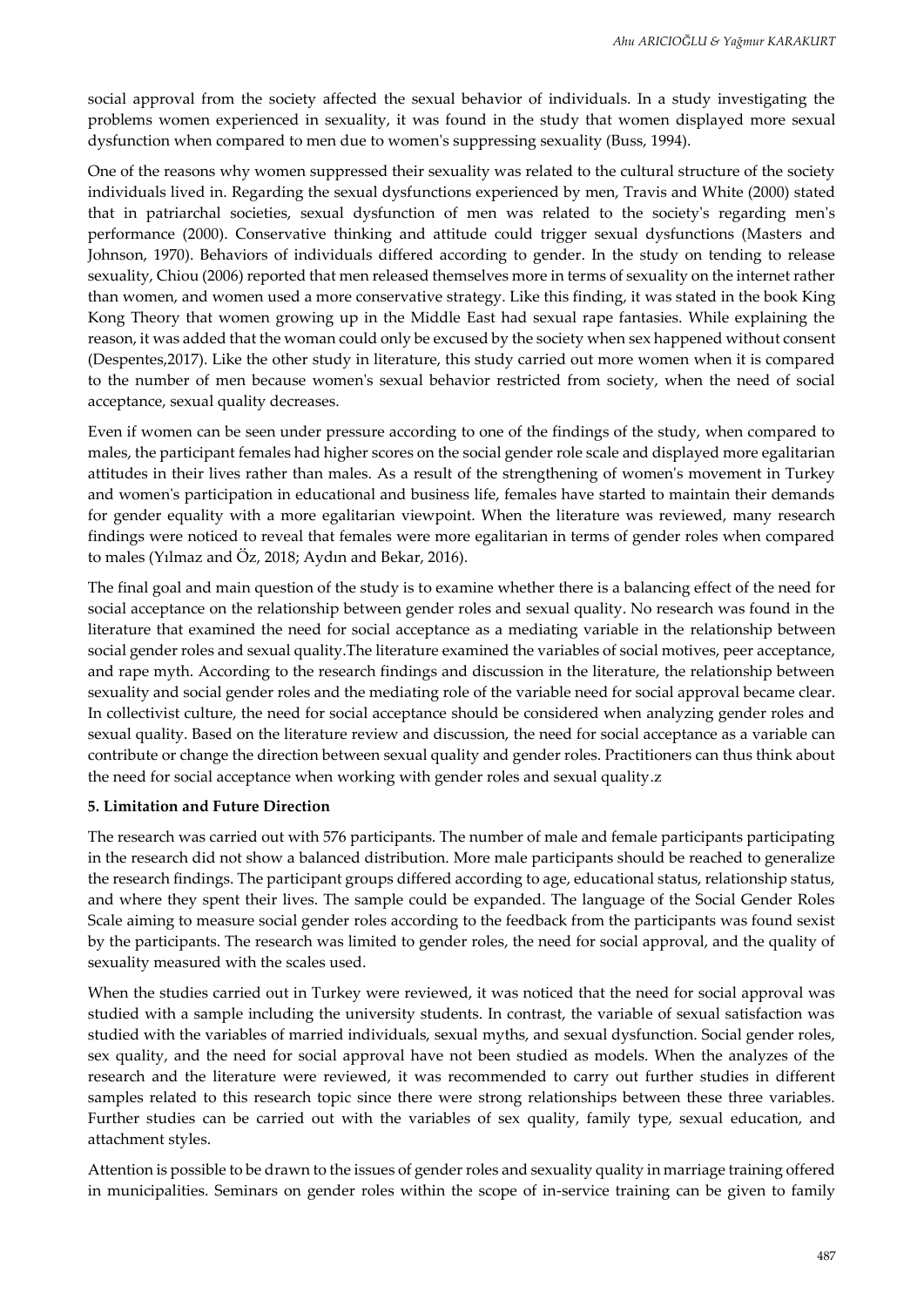counselors. Sex education and social gender roles should be included in the Ministry of National Education curriculum. Sex education and gender roles seminars suitable for adulthood can be given in psychological counseling centers of universities. Psychological counseling centers at universities can organize forums with students to discuss the effects of social gender roles and sexuality's effects on romantic relationships.

#### **6. Conclusion**

This study is one of the first studies that examine the mediator effect of the need for social acceptance on the relationship between gender roles and sexual quality. According to findings, there are correlations within gender role, sexual quality, and social approval. There is positive correlation between gender roles and sexual quality. When gender roles closer to egalitarian attitude in that participant group, their sexual quality also increases. On the other hand, research conducted on gender roles and sexual behaviors, states that when they compare gender roles group, they could not find any differences about sexual behavior or problem (Kurpisz et al., 2016). This difference between the studies can be related to population and method.

Another negative correlation between the need for social approval and gender roles is that one who has a traditional gender role may have more need for social approval. Based on these statistical findings, we can speculate that people who rely on traditional gender roles, live according to what society says. A person may fear exclusion, so feelings of need for social acceptance can increase day by day.

The last correlation is between the need for social approval and sexual quality. The correlation is negative, which means when the need for social acceptance increases, sexual quality decrease in this participant group. With these findings, ıt is obvious that the bedroom is not as private as it is thought in society. Sexual quality may be shaped by relationship between person and society. Some of the research supports finding the current study. Relying on other's approval can harm one's sexual autonomy and sexual satisfaction (Sanchez,2005). According to other study findings, a high need for social acceptance affects self-esteem in the sexual area negatively (Schill,1973).

Also, there are some gender differences about gender roles and sexual quality. Whereas women get high points from gender roles scale when compared with men, in sexual quality, men get higher points than women. These differences can be related to gender roles. It is related to how society shapes men and women. According to the study, women try to deal with this inequality by behaving more equally. Many studies support this result (Oengen & Aytaç, 2013; Yılmaz & Oez, 2018, Aydın et al., 2016). Regarding sexual satisfaction, men grow up with a permissive perspective in the sexual sphere. However, women are so restricted about the sexual area in the collectivist culture. So, men are growing up knowing their pleasure but still there are women who are not masturbated. Because of this, women could not have information and thoughts about their sexuality. There are different findings in the literature. Whereas one study states that women feel more satisfaction on sex than men (Şimşek et al.,2018), other studies state that men get more sexual satisfaction than women (Vural&Temel,2010). Our findings show similarity to that study.

Last finding is about the main aim of the study. According to findings there is full mediating role of need for social acceptance on the relationship between gender roles and sexual quality. So, when the need for social acceptance is added to this model, the relationship degree between gender roles and sexual quality changes statistically. Overall need for social acceptance shapes the gender roles and sexual quality relationship in that group. Even if this may not be generalized to the people. This model should be studied more in different groups like different sexual orientations, different occupational groups, different economic backgrounds since researchers may find a different result. Also, this research can give starting points to marriage and couple therapists. They can test some hypotheses in their sessions with different clients. Professionally, this model can help clients understand the meaning behind the bedroom with specialist help. For society, every person has the right to live equal socially and sexually regardless of their gender.

# **7. References**

Akın, A. (2007). Toplumsal cinsiyet (gender) ayrımcılığı ve sağlık. *Toplum Hekimliği Bülteni,* 26, 1-9.

Aydın, M., Bekar, E. Ö., Gören, Ş. Y., & Sungur, M. A. (2016). Hemşirelik Öğrencilerinin Toplumsal Cinsiyet Rollerine İlişkin Tutumları. *Bolu Abant İzzet Baysal Üniversitesi Sosyal Bilimler Enstitüsü Dergisi, 16*(1), 223-242. https://doi.org/10.11616/basbed.vi.455842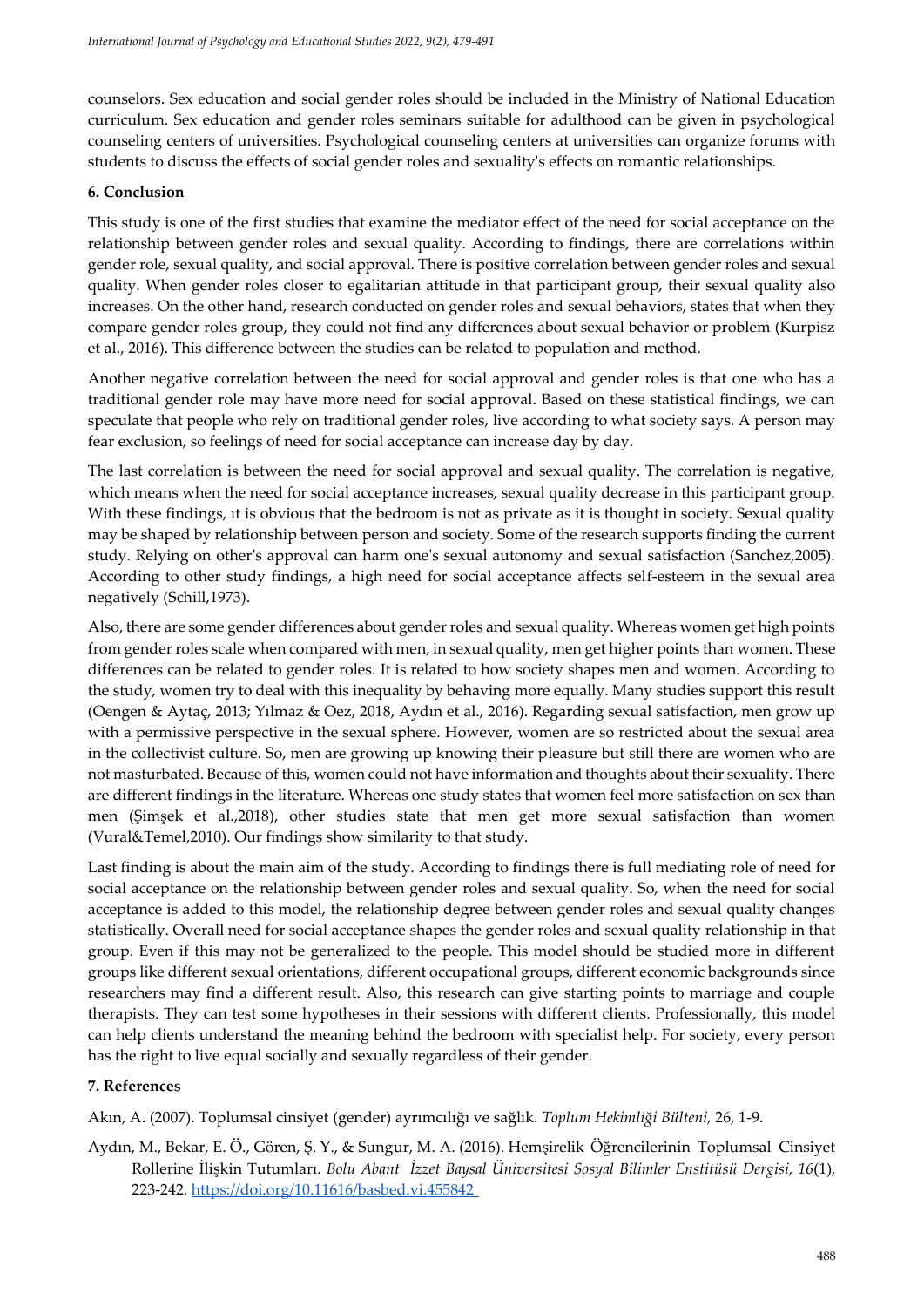- Azmoude, E., Firoozi, M., Sahebzad, E. S., & Asgharipour, N. (2016). Relationship between gender roles and sexual assertiveness in married women. *International Journal of Community based Nursing and Midwifery, 4*(4), 363.
- Bayar, Ö., Avcı, Ö. H., & amp; Muharrem, K. O. Ç. (2018). Erkek toplumsal cinsiyet rolü stresi ölçeğinin (ETCRSÖ) geliştirilmesi: Geçerlik ve güvenirlik analizi. *Abant İzzet Baysal Üniversitesi Eğitim Fakültesi Dergisi, 18*(1), 57-76. https://doi.org/10.17240/aibuefd.2018.-371876
- Baytemir, K., Karaşar, B., & Öğülmüş, S. (2017). Ebeveyne bağlanma ve sosyal onay ihtiyacının kişilerarası yeterliği yordayıcılığı. *Mersin Üniversitesi Eğitim Fakültesi Dergisi, 13*(3), 949-960. https://doi.org/10.17860/mersinefd.305546
- Brody, S., & Costa, R. M. (2009). Anatomy/physiology: Satisfaction (sexual, life, relationship, and mental health) is associated directly with penile–vaginal intercourse, but inversely with other sexual behavior frequencies. *The Journal of Sexual Medicine*, 6(7),1947-1954. [https://doi.org/10.1111/j.1743-](https://doi.org/10.1111/j.1743-6109.2009.01303.x) [6109.2009.01303.x](https://doi.org/10.1111/j.1743-6109.2009.01303.x)
- Buss, D. M. (1994). *The evolution of desire*. Basic Books.
- Chiou, W. B. (2006). Adolescents' sexual self-disclosure on the internet: De ındıvıduatıon and impression management. *Adolescence, 41*(163), 547-61
- Cinsel Eğitim Tedavi ve Araştırma Derneği (CETAD). Cinsel yaşam ve sorunları. 2006. Cinsiyet, K. H. Ü. T., ve Merkezi, K. Ç. A. (2020). *Türkiye'de toplumsal cinsiyet ve kadın algısı araştırması*. CİSED, Cinsel Sağlık Enstitüsü Derneği. Cinsel Mitler. http://www.cised.org.tr/sayfa146.html
- Despentes, V. (2017). *King Kong Teori* (P. Büyüktaş, Çev.). Sel Yayıncılık.
- Duyan, V. (2004). Cinsel tutum ölçeği. *Hacettepe Üniversitesi Sosyal Hizmetler Bölümü Yayınları, 14*, 2-12
- Erdinç, İ. (2018). Evli çiftlerde, evlilik uyumu, cinsel yaşam doyumu ve yaşam doyumu arasındaki ilişkinin incelenmesi [Master's thesis]. İstanbul Gelişim Üniversitesi, İstanbul.
- Erözkan, A. (2003). Üniversite öğrencilerinin kişilerarası duyarlılık ve depresyon düzeylerinin bazı değişkenlere göre incelenmesi. *VII. Ulusal Psikolojik Danışma ve Rehberlik Kongresi*, İnönü Üniversitesi. Malatya.
- Evrim, S. (1972). *Şahsiyet alanında psikososyolojik bir kavram olarak rol sorununa giriş.* İstanbul Üniversitesi Edebiyat Fakültesi Yayınları.
- Gülsün, M., Ak, M., ve Bozkurt, A. (2009). Psikiyatrik açıdan evlilik ve cinsellik. *Psikiyatride Güncel Yaklaşımlar, 1*(1), 68-79.
- Hayes, A. F. (2012). *PROCESS: A versatile computational tool for observed variable mediation, moderation, and conditional process modeling* [White paper]. GuilfordPress.
- Hebert, J. R., Ma, Y., Clemow, L., Ockene, I. S., Saperia, G., Stanek III, E. J., ... & Ockene, J. K. (1997). Gender differences in social desirability and social approval bias in dietary self-report. *American journal of epidemiology, 146*(12), 1046-1055[.https://doi.org/10.1093/oxfordjournals.aje.a009233](https://doi.org/10.1093/oxfordjournals.aje.a009233)
- İmamoğlu, S. E. Ve Aydın, B. (2009). Kişilerarası ilişki boyutları ölçeği'nin geliştirilmesi. *Psikoloji Çalışmaları Dergisi, 29*, 29.
- Inanç, N. (2003). Toplumsal cinsiyet. *3. Uluslararası Üreme Sağlığı ve Aile Planlaması Kongresi* (Kongre Kitabı). Ankara. 20–23 Nisan 2003, 123-125.
- İncesu, C. (2005). *Cinsel işlev bozuklukları*. Roche.
- İşbilir, N. (2020). *Norway and Turkey at the edges of gender equality: A mixed method approach in examining perceptions of gender inequality* [Yüksek lisans tezi]. Yaşar Üniversitesi, İstanbul.
- Kaçan, T. (2018). *Çalışan evli kadınların cinsel yaşam kalitesinde toplumsal cinsiyet rolleri ve çift uyumu* [Yüksek lisans tezi]. İstanbul Gelişim Üniversitesi, İstanbul.
- Kağıtçıbaşı, Ç. (2010). *Günümüzde insan ve insanlar: Sosyal psikolojiye giriş*. Evrim Yayınevi.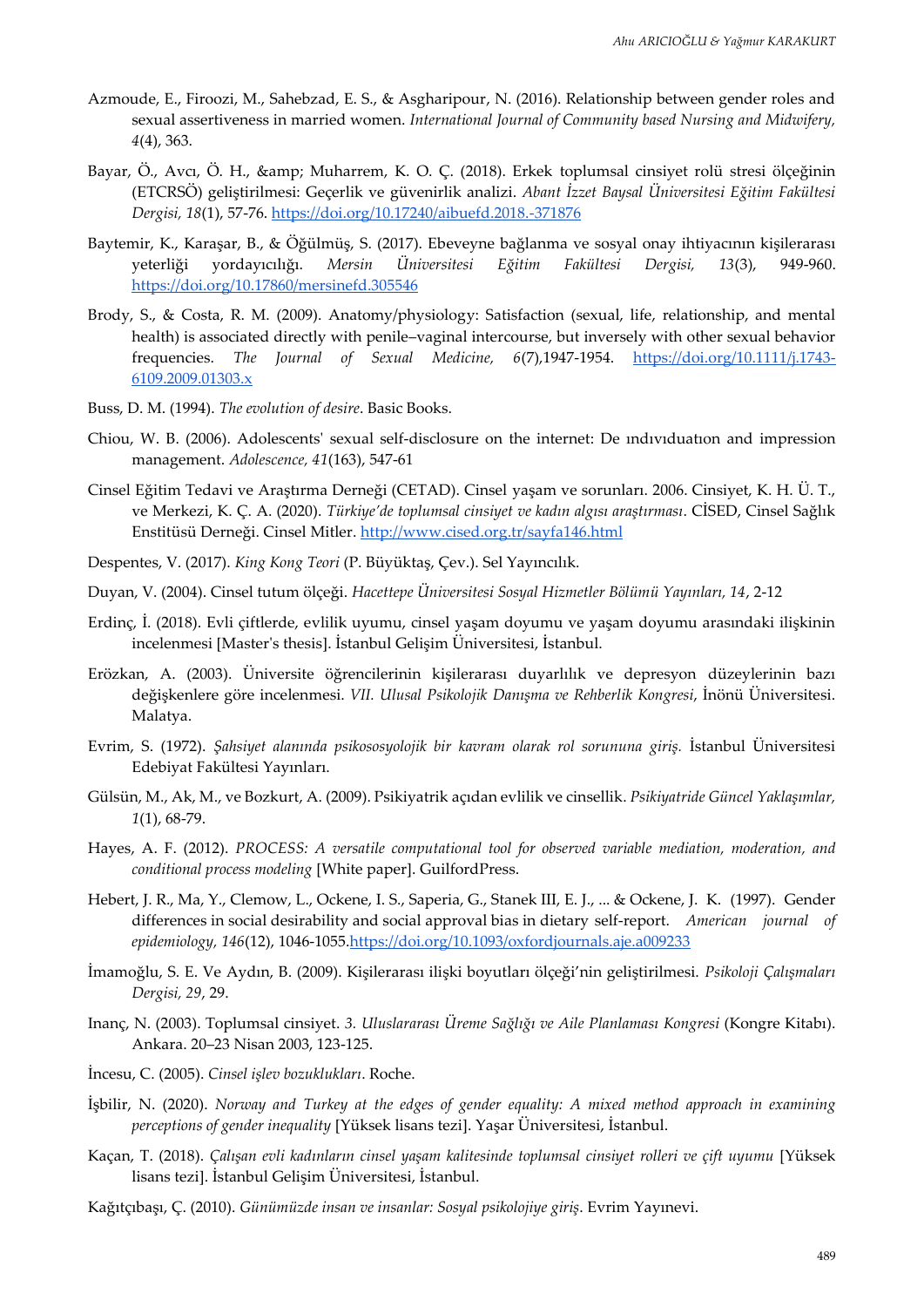- Karagöz, M. (2021). *Toplumsal cinsiyet rolleri ile cinsel doyum ve özgüven arasındaki ilişkinin incelenmesi* [Yüksek lisans tezi]. İstanbul Kent Üniversitesi, İstanbul.
- Karaşar, B., & Öğülmüş, S. (2016). Üniversite öğrencilerinde sosyal onay ihtiyacının çeşitli değişkenler açısından incelenmesi. *Uludağ Üniversitesi Eğitim Fakültesi Dergisi, 29*(2), 469-495.
- Kayır A. (2001). Cinsellik kavramı ve cinsel mitler. In N. Yetkin and C. İncesu (Eds.), *Cinsel işlev bozuklukları* (pp. 9-34). Roche.
- King, L. L., & Roberts, J. J. (2011). Traditional gender role and rape myth acceptance: From the countryside to the big city. *Women & Criminal Justice, 21*(1), 1-2[0.https://doi.org/10.1080/08974454.2011.536045](https://doi.org/10.1080/08974454.2011.536045)
- Kurpisz, J., Mak, M., Lew-Starowicz, M., Nowosielski, K., Bieńkowski, P., Kowalczyk, R., ... & Samochowiec, J. (2016). Personality traits, gender roles and sexual behaviours of young adult males. *Annals of General Psychiatry, 15*(1), 1-15.
- Levesque R. J. R. (2011) Sex roles and gender roles. In R. J. R. Levesque (Eds), *Encyclopedia of adolescence.* Springer.
- Maslow, Abraham. H (1943), A theory of human motivation. *Psychological Review, 50*(4), 370-396. <https://doi.org/10.1037/h0054346>
- Masters, W.H. & Johnson, V. (1970). *Human Sexual Inadequecy*. Churchill.
- Holmes, A. S., & Nelson, C. (Eds.). (1997). *Maternal instincts: visions of motherhood and sexuality in Britain*, 1875- 1925. Springer.
- Öngen, B., & Aytaç, S. (2013). *Üniversite öğrencilerinin toplumsal cinsiyet rollerine ilişkin tutumları ve yaşam değerleri ilişkisi.* Sosyoloji Konferanslari, (48), 1.
- Özkan, H. (1994). *Üniversite gençliğinin aile planlaması ve cinsel yolla bulaşan hastalıklardan korunmaya ilişkin yaklaşımları* [Yayınlanmış yüksek lisans tezi]. İstanbul Üniversitesi, İstanbul.
- Özvarış, Ş.B., Akın A. (1998). Üreme sağlığı. *Sağlık ve Toplum Kadın Sağlığı, 3*(4), 23–26.
- Robinson, J. G., & Molzahn, A. E. (2007). Sexuality and quality of life. *Journal of Gerontological Nursing, 33*(3), 19-29.
- Sanchez, D. T., Crocker, J., & Boike, K. R. (2005). Doing gender in the bedroom: Investing in gender norms and the sexual experience. *Personality and Social Psychology Bulletin, 31(*10), 1445-1455.
- Schill, T., & Pedersen, V. (1973). Effects of instructions on free associative sexual responses of subjects varying in need for approval. *Journal of Consulting and Clinical Psychology, 40*(3), 490. <https://doi.org/10.1037/h00344954>
- Şahin, N. H. & Şahin, N. (1991). Bir kültürde fonksiyonel olan tutumlar bir başka kültürde de öyle midir? *Psikoloji Dergisi, 7*, 30-40.
- ŞimŞEk, Ç., Barlas, G. Ü., & Ardıç, E. (2018). Sağlık çalışanlarında cinselliğin değerlendirilmesi. *Journal of Academic Research in Nursing*, *4*(3), 148-155.
- Tichenor, V. (2005). Maintaining men's dominance: Negotiating identity and power whenshe earns more. *Sex Roles, 53*(3-4),191-205. https://doi.org/10.1007/s11199-005-5678-2
- Torun, F., Torun, S. D., & Özaydın, A. N. (2011). Erkeklerde cinsel mitlere inanma oranları ve mitlere inanmayı etkileyen faktôrler. *Dusunen Adam: Journal of Psychiatry &Neurological Sciences, 24(*1), 24-31.
- Travis, C. B. E., & White, J. W. (2000). *Sexuality, society, and feminism*. American Psychological Association.
- Tuğut, N. (2016). Yeni cinsel doyum ölçeğinin Türkçe versiyonu: Geçerlik ve güvenirlik çalışması. *The Journal of Happiness & Well-Being, 4(*2), 183-195.
- Turan, R., & Baki, D. U. Y. (2020). Self-esteem, attachment, gender roles and social approval as predictors of the attitudes toward dating violence. *Türk Psikolojik Danışma ve Rehberlik Dergisi, 10*(56), 1-36.
- Udry, J. R. (1994). The nature of gender. *Demography, 31*(4),561-573. https://doi.org/10.2307/2061790